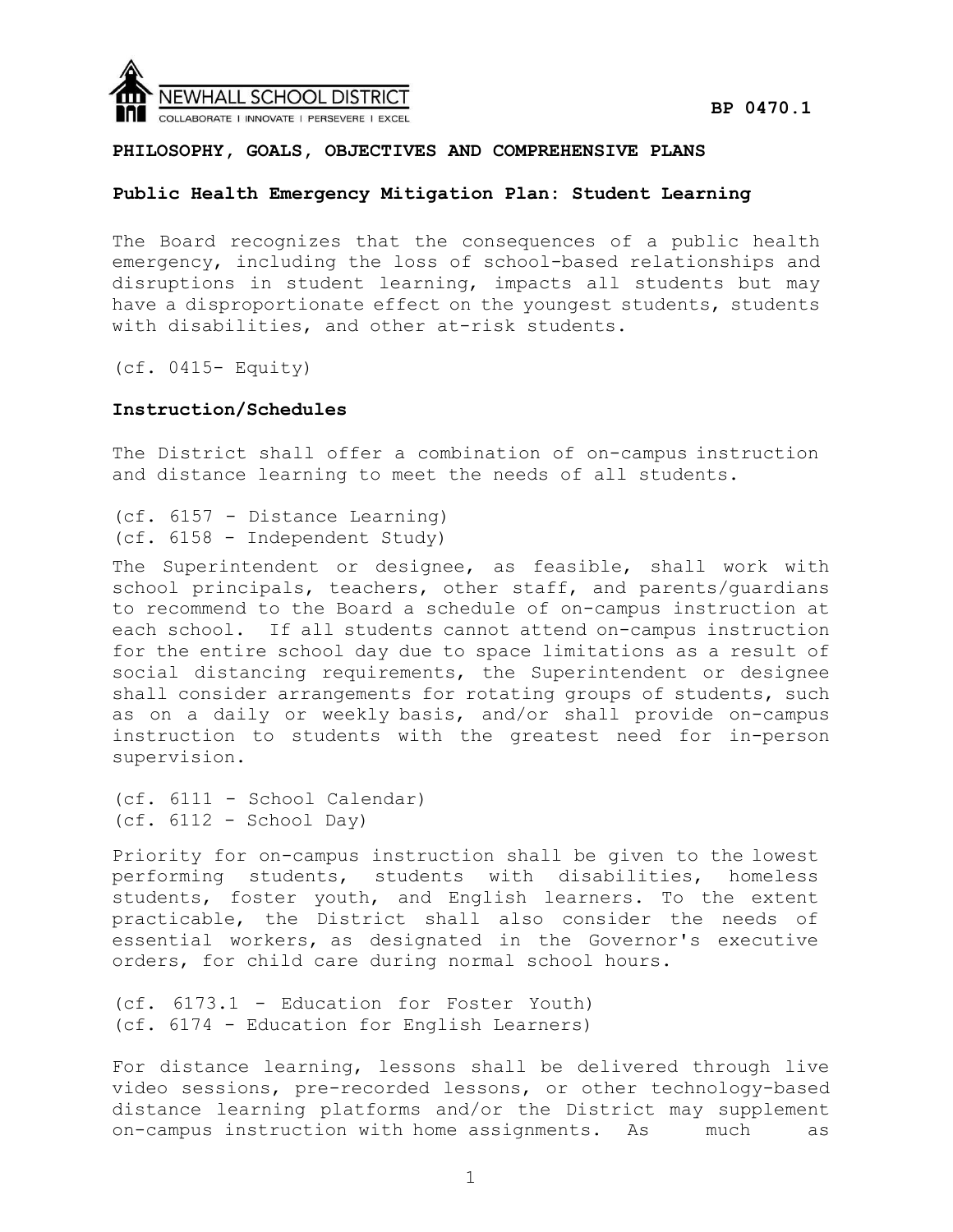

# **Public Health Emergency Mitigation Plan: Student Learning**

possible, distance learning shall be provided through small- group synchronous learning and consistent with federal and state requirements.

The District shall provide appropriate training to teachers and other instructional staff involved in distance learning, including training on how to use any authorized technology or platform for distance learning and opportunities for the sharing of best practices among instructional staff. When necessary, the District also may provide training resources to students and parents/guardians.

### **Evaluation of Academic Progress Following Campus Closure**

Upon return to on-campus instruction following an extended campus closure, the Superintendent or designee shall evaluate the impact of the campus closure on students' academic progress. Such evaluation may:

- 1. Address student-specific needs arising from the transition back into on-campus instruction;
- 2. Consider whether or not a student has experienced a regression of skills and/or lack of progress;
- 3. If regression and/or a lack of progress is present, identify opportunities for recovery, including supplemental educational services and/or new or different support services.

(cf. 6179 - Supplemental Instruction)

For students with disabilities, the evaluation of academic progress shall also be used to determine whether an additional or revised individualized education program (IEP) or Section 504 plan is needed for the student to be academically successful when returning to on-campus instruction. The Superintendent or designee may prioritize urgent student need in scheduling initial and triennial assessments and annual IEP meetings. The

Superintendent or designee shall endeavor to ensure District compliance with all procedural timelines for IEPs and Section 504 plans as required, unless amended by executive order and other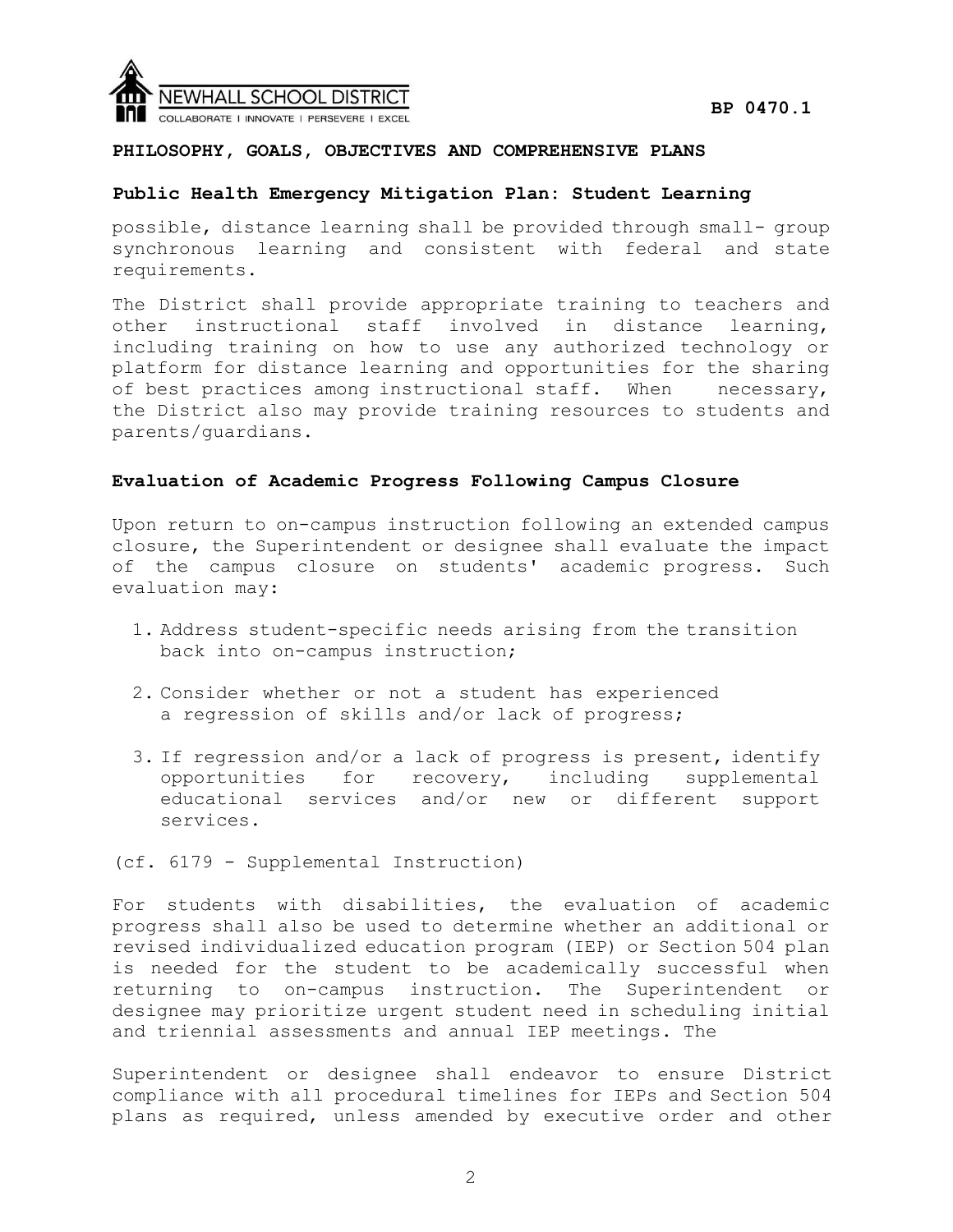

# **Public Health Emergency Mitigation Plan: Student Learning**

federal and/or state mandates.

(cf. 6159 - Individualized Education Program) (cf. 6159.1 - Procedural Safeguards and Complaints for Special Education) (cf. 6164.6 - Identification and Education Under Section 504)

# **Grading**

For each grading period, student progress shall be reported in accordance with BP/AR 5121 - Grades/Evaluation of Student Achievement. However, in the event that schools are closed for an extended period of time during any grading period, the Board may, upon recommendation by the Superintendent or designee, adopt one or more alternative grading policies which may vary by grade level. Options for such grading include, but are not limited to:

- 1. Assignment of final grades based on the student's grades when the school shutdown occurred, with opportunities to increase the final grade based on progress through distance learning or other assignments and assessments;
- 2. Assignment of pass/no pass grades for all courses;
- 3. Grading based on students' understanding of grade level standards through assessments, projects, portfolios, or other appropriate means.

(cf. 5121 - Grades/Evaluation of Student Achievement)

Legal Reference: EDUCATION CODE 44978 Sick leave for certificated employees 45191 Leave of absence for illness and injury, classified employees 48205 Excused absences 48213 Prior parent notification of exclusion; exemption 48240 Supervisors of attendance 49451 Exemption from physical exam; exclusion from attendance GOVERNMENT CODE 11135 Nondiscrimination in programs or activities funded by state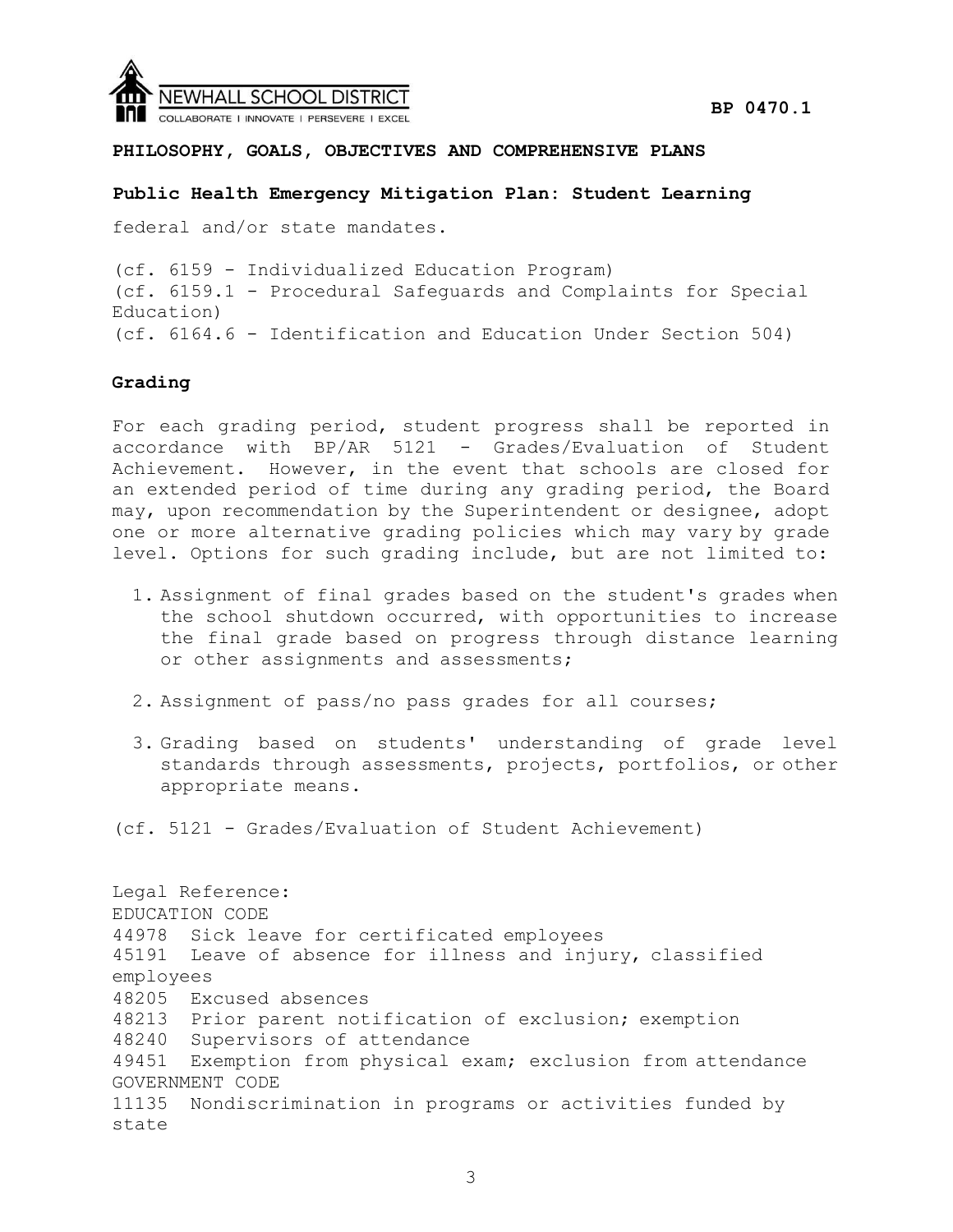

# **Public Health Emergency Mitigation Plan: Student Learning**

12945.1-12945.2 California Family Rights Act HEALTH AND SAFETY CODE 120230 Exclusion from attendance LABOR CODE 245-249 Healthy Workplaces, Healthy Families Act of 2014 CODE OF REGULATIONS, TITLE 2 11087-11098 California Family Rights Act CODE OF REGULATIONS, TITLE 5 202 Exclusion from attendance 306 Explanation of absence 420-421 Record of verification of absence due to illness and other causes UNITED STATES CODE, TITLE 29 2601-2654 Family and Medical Leave Act of 1993, as amended, especially: 2601 Paid sick leave 2620 Public health emergency leave UNITED STATES CODE, TITLE 42 1760 Note National School Lunch program waivers addressing COVID-19 CODE OF FEDERAL REGULATIONS, TITLE 29 825.100-825.702 Family and Medical Leave Act of 1993 Management Resources: CSBA PUBLICATIONS Sample School Board Resolution on Grading During Emergency School Closures CALIFORNIA DEPARTMENT OF EDUCATION PUBLICATIONS FAQs for 2019 Novel Coronavirus FAQs on Grading and Graduation Requirements CALIFORNIA DEPARTMENT OF PUBLIC HEALTH PUBLICATIONS CDPH Guidance for the Prevention of COVID-19 Transmission for Gathering, March 16, 2020 School Guidance on Novel Coronavirus or COVID-19, March 7, 2020 CENTERS FOR DISEASE CONTROL AND PREVENTION PUBLICATIONS Considerations for Schools, rev. May 19, 2020 Interim Guidance for Schools and Day Camps, May 2020 Interim Guidance for Administrators of U.S. K-12 Schools and Child

Care Programs to Plan, Prepare, and Respond to Coronavirus